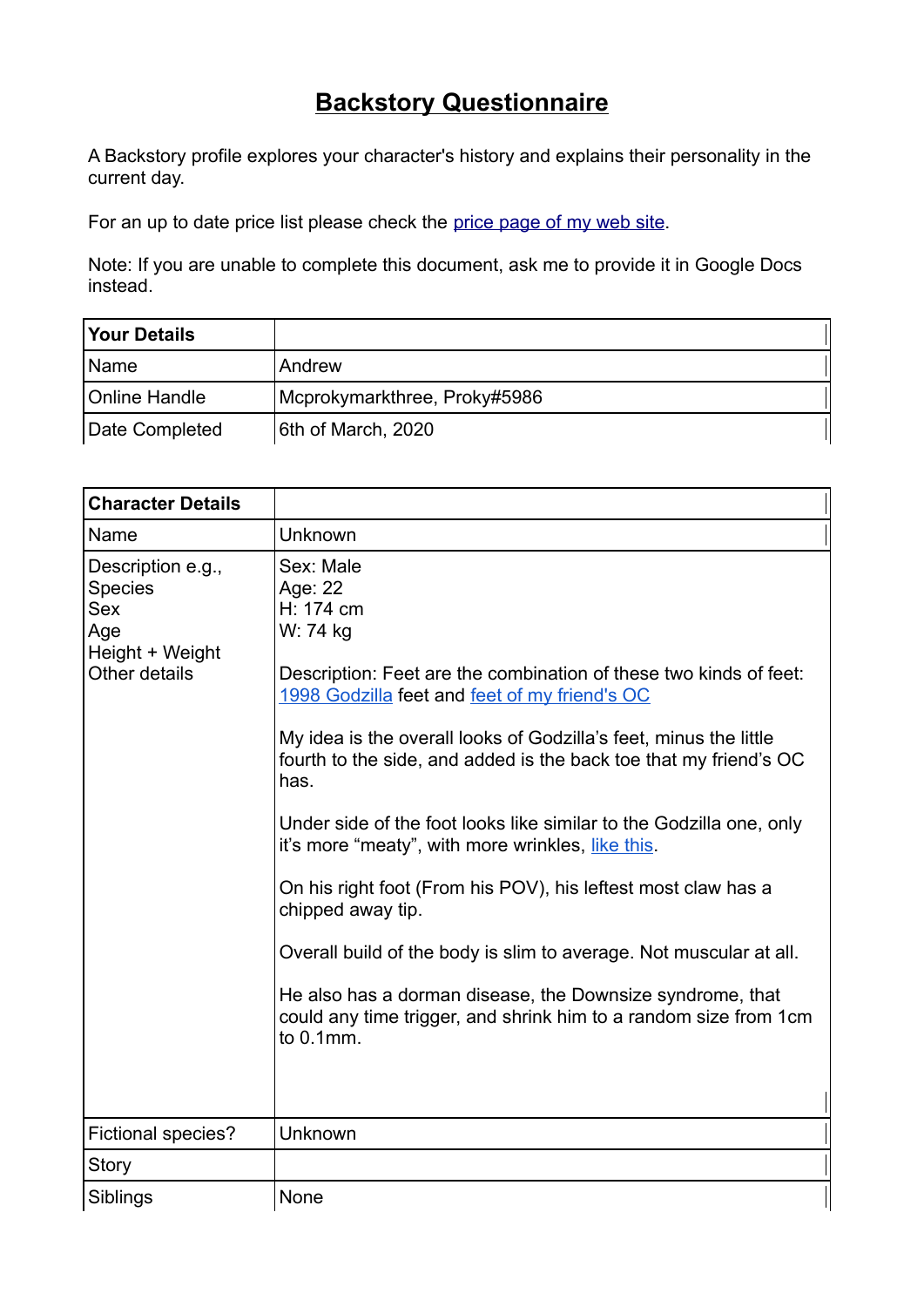| Other media<br>available? Images,<br>Video footage,<br>Costumes, etc.? | l None   |
|------------------------------------------------------------------------|----------|
| What colours would<br>you like me to use?                              | ∟Unknown |

Please write on the right hand side in the spaces below. If any section doesn't seem relevant you can skip it.

If your character does particularly well in an area, (e.g., if they had good parents), by all means include that too! This questionnaire isn't about finding your character's faults, it's about understanding their particular balance of strengths and weaknesses.

| <b>Stages</b>                                                                                                                                                                                                                                                                                                                                                                                                                                                                                                                                                                                                                                                                                                                                                                                             | Notes - Extremity, specific details, etc. |
|-----------------------------------------------------------------------------------------------------------------------------------------------------------------------------------------------------------------------------------------------------------------------------------------------------------------------------------------------------------------------------------------------------------------------------------------------------------------------------------------------------------------------------------------------------------------------------------------------------------------------------------------------------------------------------------------------------------------------------------------------------------------------------------------------------------|-------------------------------------------|
| <b>Trust and Confidence</b><br>(Infanthood)<br>- How did your character's parents feel<br>when they first realised that a baby was on<br>the way? I.e., was your character's<br>conception planned, or accidental?<br>- How did the primary caregiver feel about<br>gestating a baby/looking after an egg?<br>Were they excited, afraid, angry?<br>- Were your character's caregivers capable<br>of looking after an infant mentally,<br>emotionally, and financially?<br>- Were both parents present for your<br>character's birth? What happened during<br>the birth (were there any complications)?<br>- Was your character's mother/primary<br>caregiver nurturing towards your character<br>as a newborn? If not, how did they behave<br>towards them and how did your character<br>feel about that? |                                           |
| <b>Freedom and Self-Determination</b><br>(Toddlerhood)<br>- does character hold on/grasp?<br>- does character let go?<br>- is character destructive and cruel?<br>- was character benign and relaxed?<br>- what was it like to express choice for the<br>first time in their life?                                                                                                                                                                                                                                                                                                                                                                                                                                                                                                                        |                                           |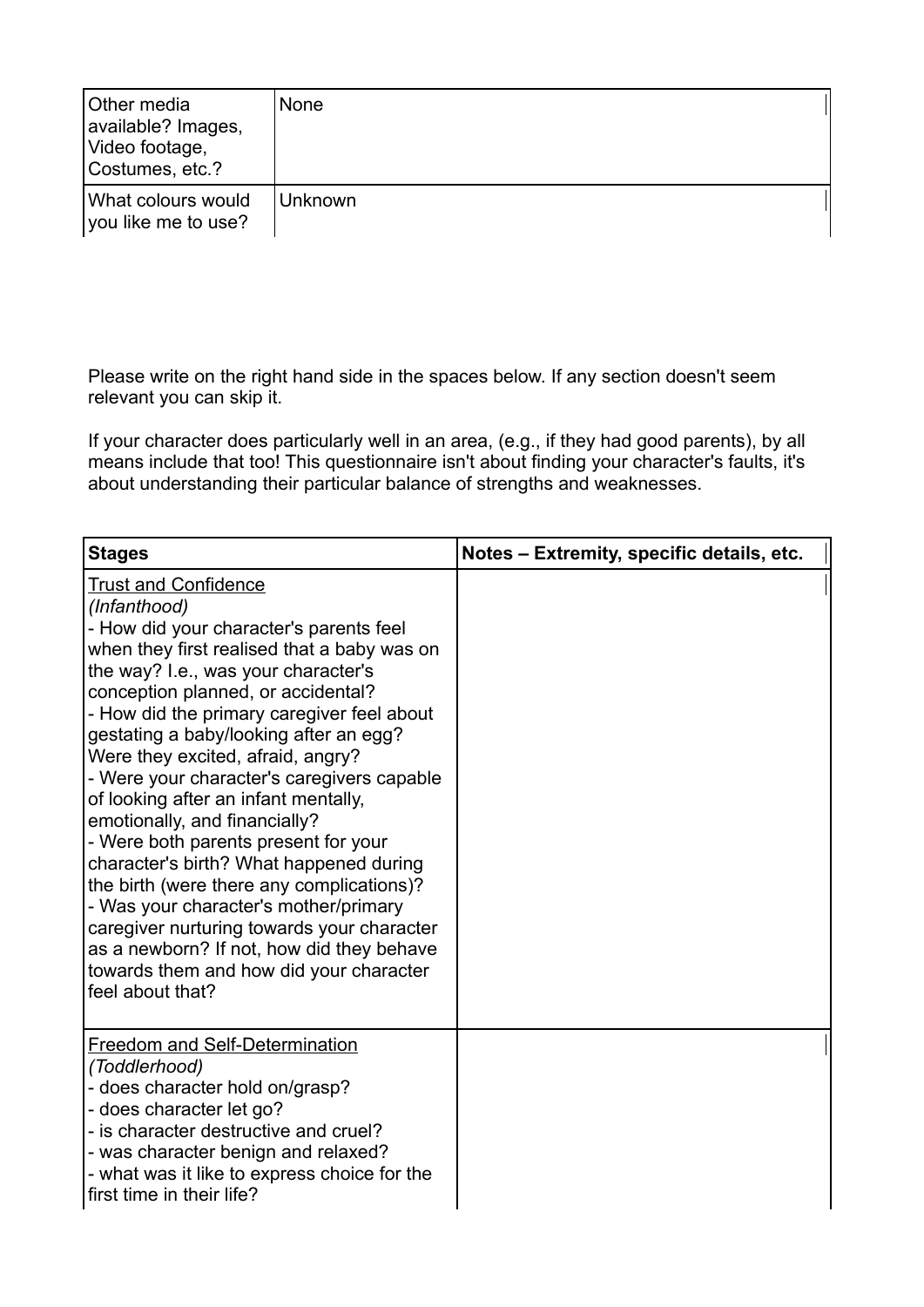| - did they make any bad choices in their<br>inexperience?<br>- does the character doubt themselves?<br>- does the character focus on details<br>because they can't watch everything – the<br>big picture contains too much detail?<br>- does the character often feel unready to<br>show projects to others?<br>- does character wish they were invisible?<br>- how cooperative/wilful is the character?<br>- how well does the character<br>express/suppress themselves?<br>- how controlled do they feel by others?<br>Ambition<br>(Young childhood)<br>- how energetic was your character as a<br>small child?<br>- how much did your character enjoy/feel<br>guilty about their victories and<br>achievements?<br>- how good did they get at cooperating?<br>- did they develop a tendency to berate<br>themselves?<br>- what are the character's biggest wishes<br>and dreams? Can they ever fulfil them? | He was sligthly above average in energy<br>levels. He loved to play outside, playing<br>with sand, pretending to build houses with<br>sticks, planks and tarps. He loves rain.<br>He hates losing to this day, unless he knew<br>from the start he can't win.<br>He was cooperative, he usually got his<br>friends to help him build bunkers.<br>He was a bit shy, hard for him to start a<br>conversation, but if a person started to talk<br>about a topic he knew a lot about, my OC<br>couldn't shut up about it.<br>First signs of being partially greedy, and<br>getting jealous at his friends having better<br>toys than him. |
|----------------------------------------------------------------------------------------------------------------------------------------------------------------------------------------------------------------------------------------------------------------------------------------------------------------------------------------------------------------------------------------------------------------------------------------------------------------------------------------------------------------------------------------------------------------------------------------------------------------------------------------------------------------------------------------------------------------------------------------------------------------------------------------------------------------------------------------------------------------------------------------------------------------|---------------------------------------------------------------------------------------------------------------------------------------------------------------------------------------------------------------------------------------------------------------------------------------------------------------------------------------------------------------------------------------------------------------------------------------------------------------------------------------------------------------------------------------------------------------------------------------------------------------------------------------|
| <b>Productivity</b><br>(Older childhood)<br>- how did the character feel about being<br>productive rather than playing?<br>- what was the transition from home to<br>school like?<br>- how well prepared did he feel to<br>contribute?<br>- how did they feel about others also<br>contributing? Status, adequacy, teamwork?<br>- what were their thoughts about being part<br>of the society they lived in – what they were<br>going to be as an adult?<br>- how did their caste, gender, race and other<br>facets of their identity factor into this?                                                                                                                                                                                                                                                                                                                                                        | He always prioritized playing rather than<br>productivity, unless there was some kind of<br>a time limit, like homework. He'd go all out<br>on those.<br>At first, he was a bit anxious going to<br>school, as he was a year older than other<br>classmates, but eventually he found a<br>decent group and became friends.                                                                                                                                                                                                                                                                                                            |
| <b>Child to Adult Transition</b>                                                                                                                                                                                                                                                                                                                                                                                                                                                                                                                                                                                                                                                                                                                                                                                                                                                                               | He's a bit of a loner, and never was lucky                                                                                                                                                                                                                                                                                                                                                                                                                                                                                                                                                                                            |